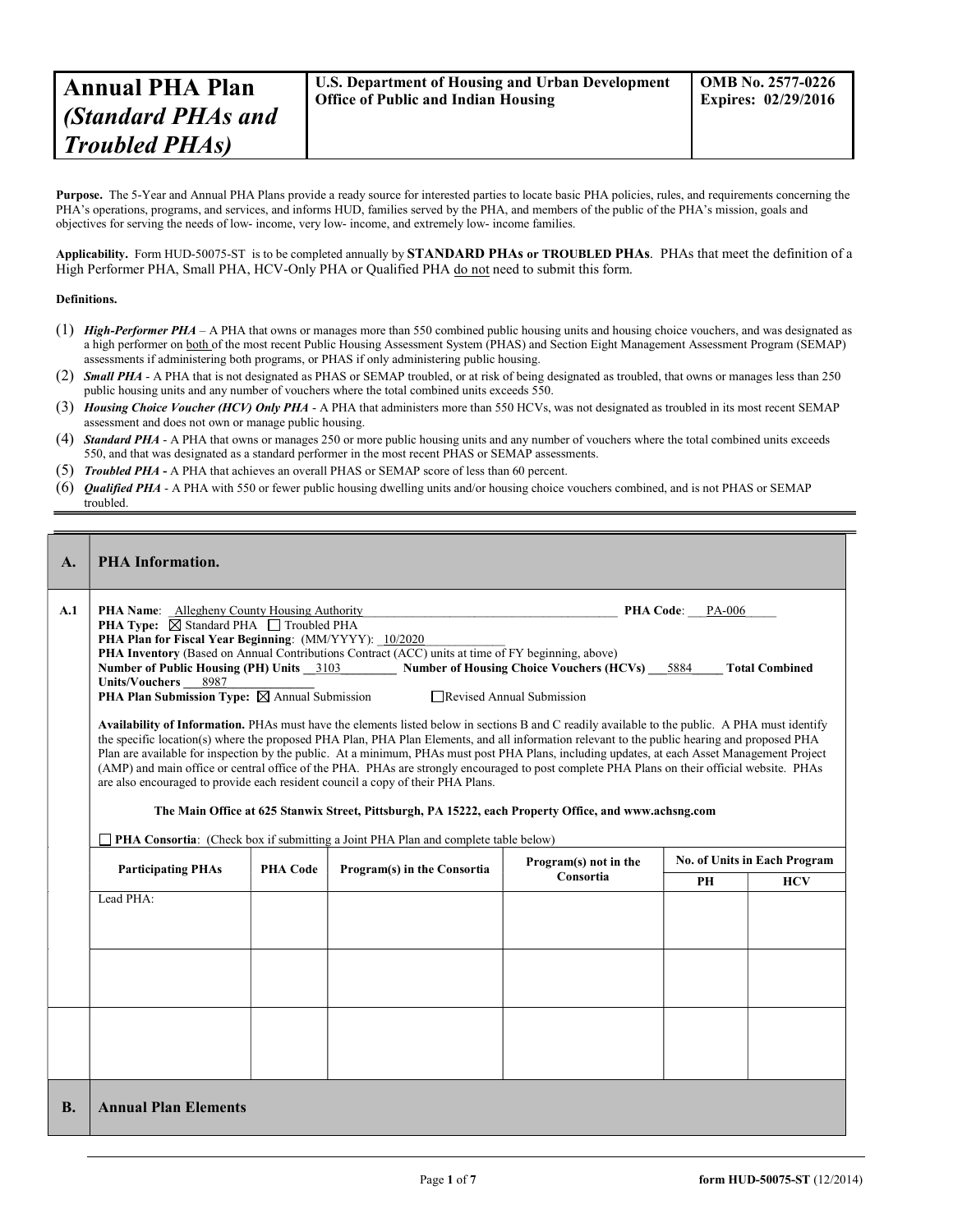| B.1 | <b>Revision of PHA Plan Elements.</b>                                                                                                                                                                                                                                                                                                                                                                                                                                                                                                                                                                                                                                                                                                                                                                                                                                                                                                                                                                                                                                                                                                                                                                              |  |  |  |  |  |
|-----|--------------------------------------------------------------------------------------------------------------------------------------------------------------------------------------------------------------------------------------------------------------------------------------------------------------------------------------------------------------------------------------------------------------------------------------------------------------------------------------------------------------------------------------------------------------------------------------------------------------------------------------------------------------------------------------------------------------------------------------------------------------------------------------------------------------------------------------------------------------------------------------------------------------------------------------------------------------------------------------------------------------------------------------------------------------------------------------------------------------------------------------------------------------------------------------------------------------------|--|--|--|--|--|
|     | (a) Have the following PHA Plan elements been revised by the PHA?                                                                                                                                                                                                                                                                                                                                                                                                                                                                                                                                                                                                                                                                                                                                                                                                                                                                                                                                                                                                                                                                                                                                                  |  |  |  |  |  |
|     | Y N<br>⊠<br>Statement of Housing Needs and Strategy for Addressing Housing Needs<br>$\Box$<br>$\boxtimes$ Deconcentration and Other Policies that Govern Eligibility, Selection, and Admissions.<br>Financial Resources.<br>⊠<br>$\boxtimes$ Rent Determination.<br>l 1<br>⊠<br>□ Operation and Management.<br>$\boxtimes$ Grievance Procedures.<br>$\boxtimes$ Homeownership Programs.<br>⊠ Community Service and Self-Sufficiency Programs.<br>$\boxtimes$ Safety and Crime Prevention.<br>$\boxtimes$ Pet Policy.<br>$\boxtimes$ Asset Management.<br>$\boxtimes$ Substantial Deviation.<br>$\perp$<br>$\Box$ Significant Amendment/Modification                                                                                                                                                                                                                                                                                                                                                                                                                                                                                                                                                                |  |  |  |  |  |
|     | (b) If the PHA answered yes for any element, describe the revisions for each revised element(s):                                                                                                                                                                                                                                                                                                                                                                                                                                                                                                                                                                                                                                                                                                                                                                                                                                                                                                                                                                                                                                                                                                                   |  |  |  |  |  |
|     | We have made a number of changes mandated by HUD through either new regulations or new PIH Notices. We are taking advantage of most of the<br>waiver opportunities given us for the COVID-19 crisis via HUD Notice 2020-05. In addition, discretionary changes are listed in Attachment C.                                                                                                                                                                                                                                                                                                                                                                                                                                                                                                                                                                                                                                                                                                                                                                                                                                                                                                                         |  |  |  |  |  |
|     | New Housing Waiting List info can be found in Attachment A.<br>New preliminary financial info can be found in Attachment B.<br>Discretionary changes in the ACOP and Admin Plan can be found in Attachment C.<br>The VAWA Report is in Attachment D.                                                                                                                                                                                                                                                                                                                                                                                                                                                                                                                                                                                                                                                                                                                                                                                                                                                                                                                                                               |  |  |  |  |  |
|     | (c) The PHA must submit its Deconcentration Policy for Field Office review.                                                                                                                                                                                                                                                                                                                                                                                                                                                                                                                                                                                                                                                                                                                                                                                                                                                                                                                                                                                                                                                                                                                                        |  |  |  |  |  |
|     | The Deconcentration Policy is taken from our ACOP and included as Attachment E.                                                                                                                                                                                                                                                                                                                                                                                                                                                                                                                                                                                                                                                                                                                                                                                                                                                                                                                                                                                                                                                                                                                                    |  |  |  |  |  |
| B.2 | <b>New Activities.</b>                                                                                                                                                                                                                                                                                                                                                                                                                                                                                                                                                                                                                                                                                                                                                                                                                                                                                                                                                                                                                                                                                                                                                                                             |  |  |  |  |  |
|     | (a) Does the PHA intend to undertake any new activities related to the following in the PHA's current Fiscal Year?                                                                                                                                                                                                                                                                                                                                                                                                                                                                                                                                                                                                                                                                                                                                                                                                                                                                                                                                                                                                                                                                                                 |  |  |  |  |  |
|     | Y N<br>$\boxtimes$ Hope VI or Choice Neighborhoods.<br>Mixed Finance Modernization or Development.<br>⊠<br>⊠<br>Demolition and/or Disposition.<br>⊔<br>□ Designated Housing for Elderly and/or Disabled Families.<br>⊠<br>$\boxtimes$ Conversion of Public Housing to Tenant-Based Assistance.<br>⊠<br>□ Conversion of Public Housing to Project-Based Assistance under RAD.<br>⊠<br>Occupancy by Over-Income Families.<br>ப<br>$\boxtimes$ Occupancy by Police Officers. $-$ Allowed in ACOP but no one has utilized it.<br>ΙI<br>Non-Smoking Policies.<br>⊠<br>⊠<br>Project-Based Vouchers.<br>□ Units with Approved Vacancies for Modernization.<br>⊠<br>⊠ □ Other Capital Grant Programs (i.e., Capital Fund Community Facilities Grants or Emergency Safety and Security Grants).                                                                                                                                                                                                                                                                                                                                                                                                                             |  |  |  |  |  |
|     | (b) If any of these activities are planned for the current Fiscal Year, describe the activities. For new demolition activities, describe any public<br>housing development or portion thereof, owned by the PHA for which the PHA has applied or will apply for demolition and/or disposition approval<br>under section 18 of the 1937 Act under the separate demolition/disposition approval process. If using Project-Based Vouchers (PBVs), provide the<br>projected number of project based units and general locations, and describe how project basing would be consistent with the PHA Plan.                                                                                                                                                                                                                                                                                                                                                                                                                                                                                                                                                                                                                |  |  |  |  |  |
|     | Mixed Finance – We have applied for tax credits for Hawkins Village. If funded, this will include demolition of the existing property.<br>Disposition – We are disposing our scattered site units. This effort is substantially complete. We are awaiting SAC approval prior to finalizing. In<br>addition, there are a few other units that we may dispo of via the SAC.<br>Designated Housing - Continue existing designations.<br>Homeownership/Disposition - We have been approved for selling 10 units in Penn Hills and have sold 6 of them.<br>RAD-Looking at converting some or all of the PH inventory.<br>Over income – Adopted a policy that terminates residents who make 120% of AMI for two consecutive years, excluding elderly and disabled.<br>Non-smoking – All properties were compliant with HUD's No Smoking Policy on May 1, 2018.<br>PBV - Looking to project-based vouchers in opportunity zones to assist with deconcentration efforts. May project base up to the statutory limit.<br>Modernization $-$ Using this policy in Wilmerding for up to 40 units at a time.<br>Other Capital Grant Programs – ACHA applies for an Emergency Safety and Security Grant every year if available. |  |  |  |  |  |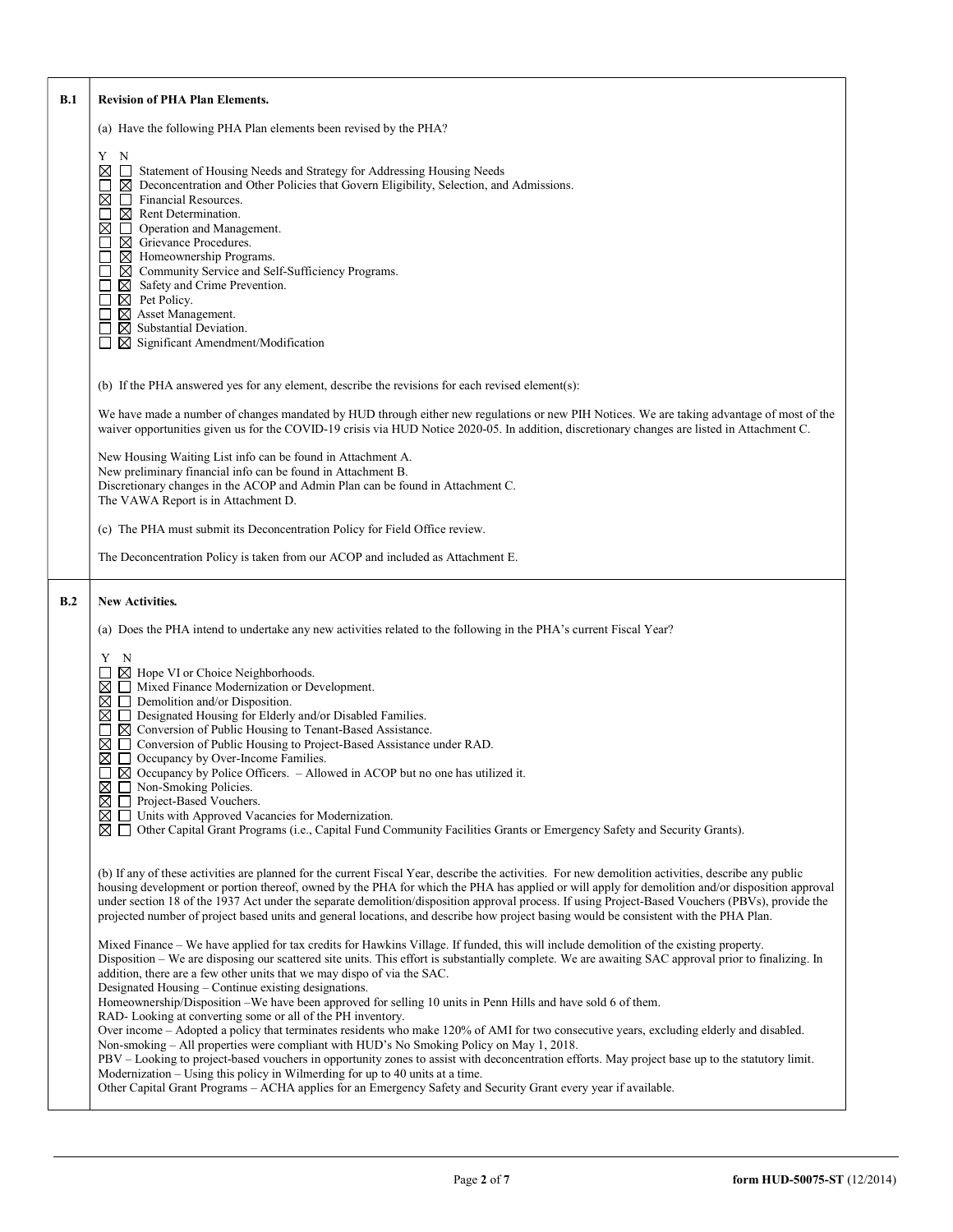| B.3        | <b>Civil Rights Certification.</b>                                                                                                                                                                                                 |  |  |  |  |  |
|------------|------------------------------------------------------------------------------------------------------------------------------------------------------------------------------------------------------------------------------------|--|--|--|--|--|
|            | Form HUD-50077, PHA Certifications of Compliance with the PHA Plans and Related Regulations, must be submitted by the PHA as an electronic<br>attachment to the PHA Plan.                                                          |  |  |  |  |  |
| B.4        | <b>Most Recent Fiscal Year Audit.</b>                                                                                                                                                                                              |  |  |  |  |  |
|            | (a) Were there any findings in the most recent FY Audit?                                                                                                                                                                           |  |  |  |  |  |
|            | Y<br>N<br>$\boxtimes$<br>$\Box$                                                                                                                                                                                                    |  |  |  |  |  |
|            | If yes, please describe:<br>(b)                                                                                                                                                                                                    |  |  |  |  |  |
| B.5        | Progress Report.                                                                                                                                                                                                                   |  |  |  |  |  |
|            | Provide a description of the PHA's progress in meeting its Mission and Goals described in the PHA 5-Year and Annual Plan.                                                                                                          |  |  |  |  |  |
|            | Please see the report in Attachment F.                                                                                                                                                                                             |  |  |  |  |  |
| <b>B.6</b> | <b>Resident Advisory Board (RAB) Comments.</b>                                                                                                                                                                                     |  |  |  |  |  |
|            | (a) Did the RAB(s) provide comments to the PHA Plan?                                                                                                                                                                               |  |  |  |  |  |
|            | Y<br>N                                                                                                                                                                                                                             |  |  |  |  |  |
|            | ⊠ □                                                                                                                                                                                                                                |  |  |  |  |  |
|            | If yes, comments must be submitted by the PHA as an attachment to the PHA Plan. PHAs must also include a narrative describing their<br>(c)<br>analysis of the RAB recommendations and the decisions made on these recommendations. |  |  |  |  |  |
|            | See Attachment G.                                                                                                                                                                                                                  |  |  |  |  |  |
| B.7        | Certification by State or Local Officials.                                                                                                                                                                                         |  |  |  |  |  |
|            | Form HUD 50077-SL, Certification by State or Local Officials of PHA Plans Consistency with the Consolidated Plan, must be submitted by the<br>PHA as an electronic attachment to the PHA Plan.                                     |  |  |  |  |  |
|            | See Attachment H.                                                                                                                                                                                                                  |  |  |  |  |  |
| B.8        | <b>Troubled PHA. Not Applicable</b>                                                                                                                                                                                                |  |  |  |  |  |
|            | (a) Does the PHA have any current Memorandum of Agreement, Performance Improvement Plan, or Recovery Plan in place?<br>N N/A<br>Y<br>$\boxtimes$<br>$\Box$                                                                         |  |  |  |  |  |
|            | (b) If yes, please describe:                                                                                                                                                                                                       |  |  |  |  |  |
| C.         | Statement of Capital Improvements. Required for all PHAs completing this form that administer public housing<br>and receive funding from the Capital Fund Program (CFP).                                                           |  |  |  |  |  |
| C.1        | Capital Improvements. Include a reference here to the most recent HUD-approved 5-Year Action Plan (HUD-50075.2) and the date that it was<br>approved by HUD.                                                                       |  |  |  |  |  |
|            | See HUD Form- 50075.2 approved by HUD on xxxxxxxxx.                                                                                                                                                                                |  |  |  |  |  |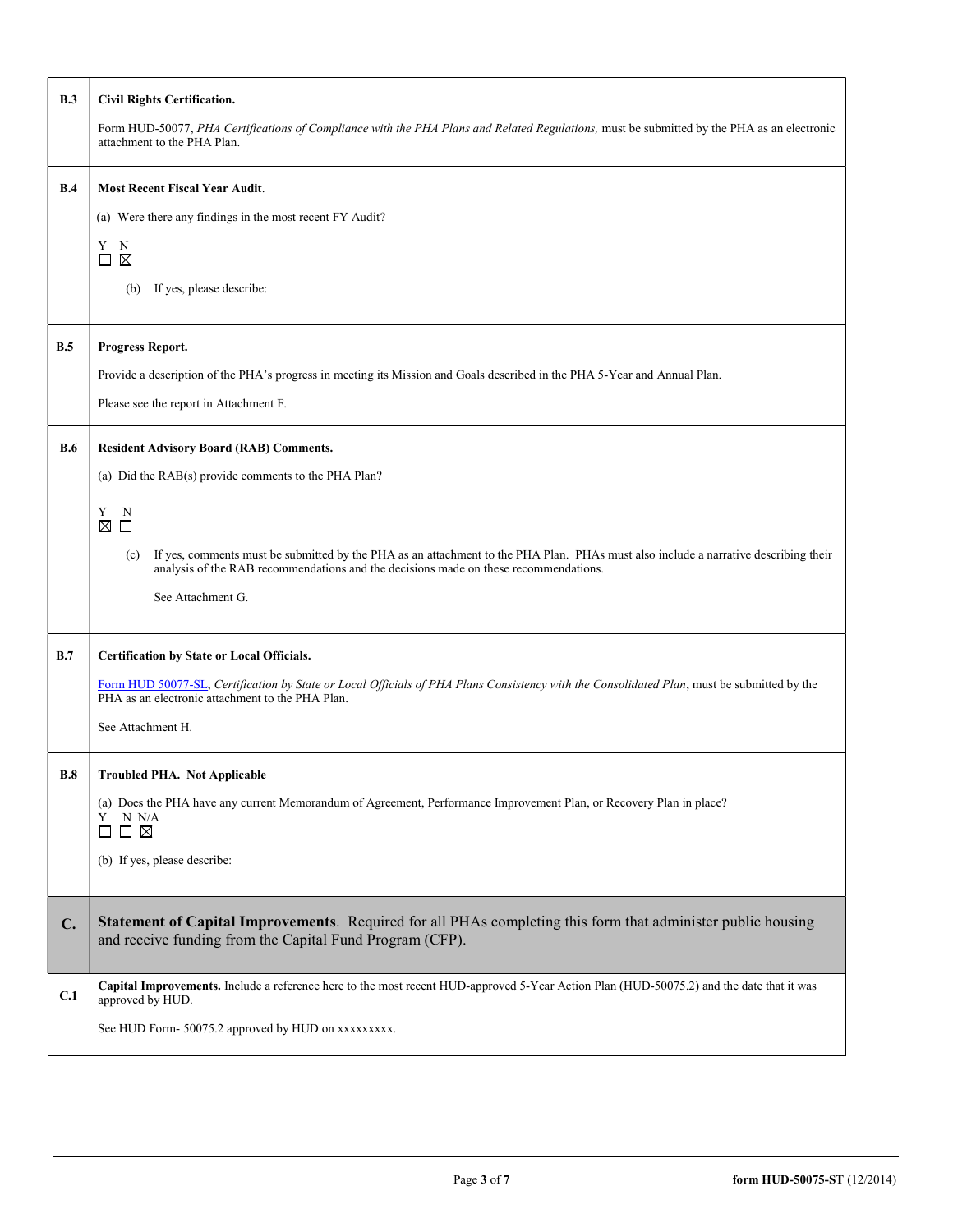## Instructions for Preparation of Form HUD-50075-ST Annual PHA Plan for Standard and Troubled PHAs

## A. PHA Information. All PHAs must complete this section.

A.1 Include the full PHA Name, PHA Code, PHA Type, PHA Fiscal Year Beginning (MM/YYYY), PHA Inventory, Number of Public Housing Units and or Housing Choice Vouchers (HCVs), PHA Plan Submission Type, and the Availability of Information, specific location(s) of all information relevant to the public hearing and proposed PHA Plan.  $(24 \text{ CFR } \frac{§903.23(4)(e)}{e})$ 

PHA Consortia: Check box if submitting a Joint PHA Plan and complete the table. (24 CFR §943.128(a))

B. Annual Plan. All PHAs must complete this section.

## B.1 Revision of PHA Plan Elements. PHAs must:

Identify specifically which plan elements listed below that have been revised by the PHA. To specify which elements have been revised, mark the "yes" box. If an element has not been revised, mark "no." (24 CFR §903.7)

 Statement of Housing Needs and Strategy for Addressing Housing Needs. Provide a statement addressing the housing needs of low-income, very low-income and extremely low-income families and a brief description of the PHA's strategy for addressing the housing needs of families who reside in the jurisdiction served by the PHA. The statement must identify the housing needs of (i) families with incomes below 30 percent of area median income (extremely low-income), (ii) elderly families and families with disabilities, and (iii) households of various races and ethnic groups residing in the jurisdiction or on the waiting list based on information provided by the applicable Consolidated Plan, information provided by HUD, and other generally available data. The identification of housing needs must address issues of affordability, supply, quality, accessibility, size of units, and location.  $(24 \text{ CFR } \text{§}903.7(a)(1))$ Provide a description of the PHA's strategy for addressing the housing needs of families in the jurisdiction and on the waiting list in the upcoming year.  $(24)$ CFR §903.7(a)(2)(ii))

 Deconcentration and Other Policies that Govern Eligibility, Selection, and Admissions. PHAs must submit a Deconcentration Policy for Field Office review. For additional guidance on what a PHA must do to deconcentrate poverty in its development and comply with fair housing requirements, see 24 CFR 903.2. (24 CFR §903.23(b)) Describe the PHA's admissions policy for deconcentration of poverty and income mixing of lower-income families in public housing. The Deconcentration Policy must describe the PHA's policy for bringing higher income tenants into lower income developments and lower income tenants into higher income developments. The deconcentration requirements apply to general occupancy and family public housing developments. Refer to 24 CFR §903.2(b)(2) for developments not subject to deconcentration of poverty and income mixing requirements. (24 CFR §903.7(b)) Describe the PHA's procedures for maintain waiting lists for admission to public housing and address any site-based waiting lists. (24 CFR §903.7(b)). A statement of the PHA's policies that govern resident or tenant eligibility, selection and admission including admission preferences for both public housing and HCV. (24 CFR §903.7(b)) Describe the unit assignment policies for public housing. (24 CFR §903.7(b))

 Financial Resources. A statement of financial resources, including a listing by general categories, of the PHA's anticipated resources, such as PHA operating, capital and other anticipated Federal resources available to the PHA, as well as tenant rents and other income available to support public housing or tenant-based assistance. The statement also should include the non-Federal sources of funds supporting each Federal program, and state the planned use for the resources.  $(24 \text{ CFR } \S 903.7(c))$ 

Rent Determination. A statement of the policies of the PHA governing rents charged for public housing and HCV dwelling units, including applicable public housing flat rents, minimum rents, voucher family rent contributions, and payment standard policies. (24 CFR §903.7(d))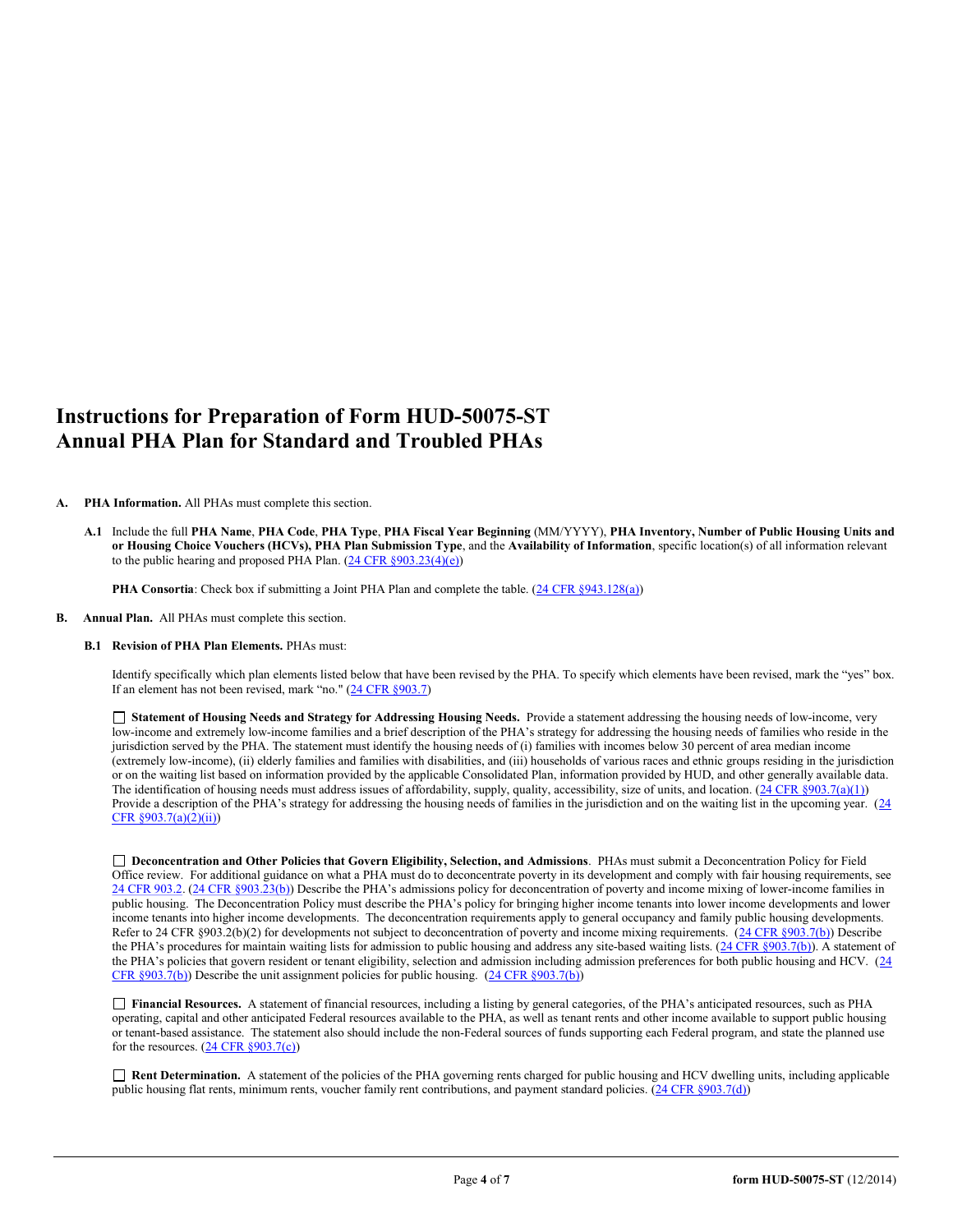□ Operation and Management. A statement of the rules, standards, and policies of the PHA governing maintenance and management of housing owned, assisted, or operated by the public housing agency (which shall include measures necessary for the prevention or eradication of pest infestation, including cockroaches), and management of the PHA and programs of the PHA.  $(24 \text{ CFR } \text{\textless} 903.7\text{(e)})$ 

Grievance Procedures. A description of the grievance and informal hearing and review procedures that the PHA makes available to its residents and applicants. (24 CFR §903.7(f))

□ **Homeownership Programs**. A description of any Section 5h, Section 32, Section 8y, or HOPE I public housing or Housing Choice Voucher (HCV) homeownership programs (including project number and unit count) administered by the agency or for which the PHA has applied or will apply for approval. (24 CFR §903.7(k))

 Community Service and Self Sufficiency Programs. Describe how the PHA will comply with the requirements of community service and treatment of income changes resulting from welfare program requirements.  $(24 \text{ CFR} \text{ §}903.7(l))$  A description of: 1) Any programs relating to services and amenities provided or offered to assisted families; and 2) Any policies or programs of the PHA for the enhancement of the economic and social self-sufficiency of assisted families, including programs under Section 3 and FSS. (24 CFR §903.7(l))

 Safety and Crime Prevention. Describe the PHA's plan for safety and crime prevention to ensure the safety of the public housing residents. The statement must provide development-by-development or jurisdiction wide-basis: (i) A description of the need for measures to ensure the safety of public housing residents; (ii) A description of any crime prevention activities conducted or to be conducted by the PHA; and (iii) A description of the coordination between the PHA and the appropriate police precincts for carrying out crime prevention measures and activities.  $(24 \text{ CFR } \text{$903.7(m)}$ ) A description of: 1) Any activities, services, or programs provided or offered by an agency, either directly or in partnership with other service providers, to child or adult victims of domestic violence, dating violence, sexual assault, or stalking; 2) Any activities, services, or programs provided or offered by a PHA that helps child and adult victims of domestic violence, dating violence, sexual assault, or stalking, to obtain or maintain housing; and 3) Any activities, services, or programs provided or offered by a public housing agency to prevent domestic violence, dating violence, sexual assault, and stalking, or to enhance victim safety in assisted families.  $(24 \text{ CFR } \frac{8903.7 \text{(m)}(5)}{24 \text{ CFR } \frac{1}{2} \cdot 1}$ 

**Pet Policy.** Describe the PHA's policies and requirements pertaining to the ownership of pets in public housing. (24 CFR §903.7(n))

 $\Box$  Asset Management. State how the agency will carry out its asset management functions with respect to the public housing inventory of the agency, including how the agency will plan for the long-term operating, capital investment, rehabilitation, modernization, disposition, and other needs for such inventory. (24 CFR §903.7(q))

Substantial Deviation. PHA must provide its criteria for determining a "substantial deviation" to its 5-Year Plan. (24 CFR §903.7(r)(2)(i))

 Significant Amendment/Modification. PHA must provide its criteria for determining a "Significant Amendment or Modification" to its 5-Year and Annual Plan. Should the PHA fail to define 'significant amendment/modification', HUD will consider the following to be 'significant amendments or modifications': a) changes to rent or admissions policies or organization of the waiting list; b) additions of non-emergency CFP work items (items not included in the current CFP Annual Statement or CFP 5-Year Action Plan) or change in use of replacement reserve funds under the Capital Fund; or c) any change with regard to demolition or disposition, designation, homeownership programs or conversion activities. See guidance on HUD's website at: Notice PIH 1999-51. (24 CFR §903.7(r)(2)(ii))

If any boxes are marked "yes", describe the revision(s) to those element(s) in the space provided.

B.2 New Activities. If the PHA intends to undertake any new activities related to these elements in the current Fiscal Year, mark "yes" for those elements, and describe the activities to be undertaken in the space provided. If the PHA does not plan to undertake these activities, mark "no."

□ Hope VI or Choice Neighborhoods. 1) A description of any housing (including project number (if known) and unit count) for which the PHA will apply for HOPE VI or Choice Neighborhoods; and 2) A timetable for the submission of applications or proposals. The application and approval process for

Hope VI or Choice Neighborhoods is a separate process. See guidance on HUD's website at: http://www.hud.gov/offices/pih/programs/ph/hope6/index.cfm. (Notice PIH 2010-30)

 Mixed Finance Modernization or Development. 1) A description of any housing (including project number (if known) and unit count) for which the PHA will apply for Mixed Finance Modernization or Development; and 2) A timetable for the submission of applications or proposals. The application and approval process for Mixed Finance Modernization or Development is a separate process. See guidance on HUD's website at:

http://www.hud.gov/offices/pih/programs/ph/hope6/index.cfm. (Notice PIH 2010-30)

□ Demolition and/or Disposition. Describe any public housing projects owned by the PHA and subject to ACCs (including project number and unit numbers [or addresses]), and the number of affected units along with their sizes and accessibility features) for which the PHA will apply or is currently pending for demolition or disposition; and (2) A timetable for the demolition or disposition. This statement must be submitted to the extent that approved and/or pending demolition and/or disposition has changed as described in the PHA's last Annual and/or 5-Year PHA Plan submission. The application and approval process for demolition and/or disposition is a separate process. See guidance on HUD's website at: http://www.hud.gov/offices/pih/centers/sac/demo\_dispo/index.cfm. (24 CFR §903.7(h))

 Designated Housing for Elderly and Disabled Families. Describe any public housing projects owned, assisted or operated by the PHA (or portions thereof), in the upcoming fiscal year, that the PHA has continually operated as, has designated, or will apply for designation for occupancy by elderly and/or disabled families only. Include the following information: 1) development name and number; 2) designation type; 3) application status; 4) date the designation was approved, submitted, or planned for submission, and; 5) the number of units affected. Note: The application and approval process for such designations is separate from the PHA Plan process, and PHA Plan approval does not constitute HUD approval of any designation. (24 CFR §903.7(i)(C))

 Conversion of Public Housing. Describe any public housing building(s) (including project number and unit count) owned by the PHA that the PHA is required to convert or plans to voluntarily convert to tenant-based assistance; 2) An analysis of the projects or buildings required to be converted; and 3) A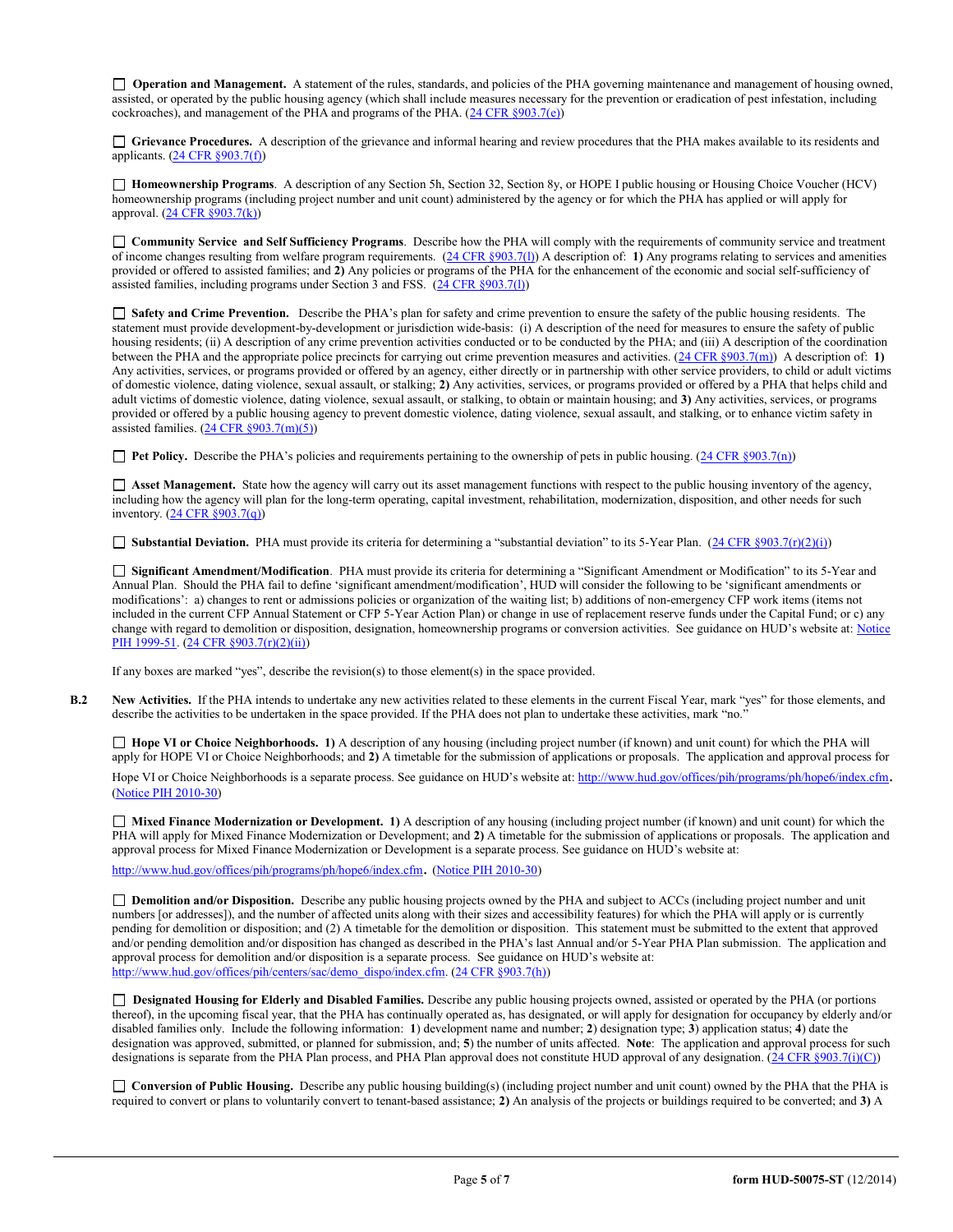statement of the amount of assistance received to be used for rental assistance or other housing assistance in connection with such conversion. See guidance on HUD's website at: http://www.hud.gov/offices/pih/centers/sac/conversion.cfm. (24 CFR §903.7(j))

 Conversion of Public Housing. Describe any public housing building(s) (including project number and unit count) owned by the PHA that the PHA plans to voluntarily convert to project-based assistance under RAD. See additional guidance on HUD's website at: Notice PIH 2012-32

 $\Box$  Occupancy by Over-Income Families. A PHA that owns or operates fewer than two hundred fifty (250) public housing units, may lease a unit in a public housing development to an over-income family (a family whose annual income exceeds the limit for a low income family at the time of initial occupancy), if all the following conditions are satisfied: (1) There are no eligible low income families on the PHA waiting list or applying for public housing assistance when the unit is leased to an over-income family; (2) The PHA has publicized availability of the unit for rental to eligible low income families, including publishing public notice of such availability in a newspaper of general circulation in the jurisdiction at least thirty days before offering the unit to an over-income family; (3) The over-income family rents the unit on a month-to-month basis for a rent that is not less than the PHA's cost to operate the unit; (4) The lease to the over-income family provides that the family agrees to vacate the unit when needed for rental to an eligible family; and (5) The PHA gives the over-income family at least thirty days notice to vacate the unit when the unit is needed for rental to an eligible family. The PHA may incorporate information on occupancy by over-income families into its PHA Plan statement of deconcentration and other policies that govern eligibility, selection, and admissions. See additional guidance on HUD's website at: Notice PIH 2011-7. (24 CFR 960.503) (24 CFR 903.7(b))

 Occupancy by Police Officers. The PHA may allow police officers who would not otherwise be eligible for occupancy in public housing, to reside in a public housing dwelling unit. The PHA must include the number and location of the units to be occupied by police officers, and the terms and conditions of their tenancies; and a statement that such occupancy is needed to increase security for public housing residents. A "police officer" means a person determined by the PHA to be, during the period of residence of that person in public housing, employed on a full-time basis as a duly licensed professional police officer by a Federal, State or local government or by any agency of these governments. An officer of an accredited police force of a housing agency may qualify. The PHA may incorporate information on occupancy by police officers into its PHA Plan statement of deconcentration and other policies that govern eligibility, selection, and admissions. See additional guidance on HUD's website at: Notice PIH 2011-7. (24 CFR 960.505) (24 CFR 903.7(b))

 Non-Smoking Policies. The PHA may implement non-smoking policies in its public housing program and incorporate this into its PHA Plan statement of operation and management and the rules and standards that will apply to its projects. See additional guidance on HUD's website at: Notice PIH 2009-21. (24 CFR §903.7(e))

□ Project-Based Vouchers. Describe any plans to use Housing Choice Vouchers (HCVs) for new project-based vouchers, which must comply with PBV goals, civil rights requirements, Housing Quality Standards (HQS) and deconcentration standards, as stated in 983.57(b)(1) and set forth in the PHA Plan statement of deconcentration and other policies that govern eligibility, selection, and admissions. If using project-based vouchers, provide the projected number of project-based units and general locations, and describe how project-basing would be consistent with the PHA Plan. (24 CFR §903.7(b))

 Units with Approved Vacancies for Modernization. The PHA must include a statement related to units with approved vacancies that are undergoing modernization in accordance with 24 CFR  $\S 990.145(a)(1)$ .

Other Capital Grant Programs (i.e., Capital Fund Community Facilities Grants or Emergency Safety and Security Grants).

For all activities that the PHA plans to undertake in the current Fiscal Year, provide a description of the activity in the space provided.

- B.3 Civil Rights Certification. Form HUD-50077, PHA Certifications of Compliance with the PHA Plans and Related Regulation, must be submitted by the PHA as an electronic attachment to the PHA Plan. This includes all certifications relating to Civil Rights and related regulations. A PHA will be considered in compliance with the AFFH Certification if: it can document that it examines its programs and proposed programs to identify any impediments to fair housing choice within those programs; addresses those impediments in a reasonable fashion in view of the resources available; works with the local jurisdiction to implement any of the jurisdiction's initiatives to affirmatively further fair housing; and assures that the annual plan is consistent with any applicable Consolidated Plan for its jurisdiction.  $(24 \text{ CFR } \S 903.7(0))$
- B.4 Most Recent Fiscal Year Audit. If the results of the most recent fiscal year audit for the PHA included any findings, mark "yes" and describe those findings in the space provided.  $(24 \text{ CFR } \S 903.7(p))$
- B.5 Progress Report. For all Annual Plans following submission of the first Annual Plan, a PHA must include a brief statement of the PHA's progress in meeting the mission and goals described in the 5-Year PHA Plan.  $(24 \text{ CFR } \S 903.7(r)(1))$
- B.6 Resident Advisory Board (RAB) comments. If the RAB provided comments to the annual plan, mark "yes," submit the comments as an attachment to the Plan and describe the analysis of the comments and the PHA's decision made on these recommendations. (24 CFR §903.13(c), 24 CFR §903.19)
- B.7 Certification by State of Local Officials. Form HUD-50077-SL, Certification by State or Local Officials of PHA Plans Consistency with the Consolidated Plan, must be submitted by the PHA as an electronic attachment to the PHA Plan.  $(24 \text{ CFR } \text{$903.15}).$  Note: A PHA may request to change its fiscal year to better coordinate its planning with planning done under the Consolidated Plan process by State or local officials as applicable.
- B.8 Troubled PHA. If the PHA is designated troubled, and has a current MOA, improvement plan, or recovery plan in place, mark "yes," and describe that plan. If the PHA is troubled, but does not have any of these items, mark "no." If the PHA is not troubled, mark "N/A." (24 CFR §903.9)
- C. Statement of Capital Improvements. PHAs that receive funding from the Capital Fund Program (CFP) must complete this section. (24 CFR 903.7 (g))
	- C.1 Capital Improvements. In order to comply with this requirement, the PHA must reference the most recent HUD approved Capital Fund 5 Year Action Plan. PHAs can reference the form by including the following language in Section C. 8.0 of the PHA Plan Template: "See HUD Form- 50075.2 approved by HUD on XX/XX/XXXX."

This information collection is authorized by Section 511 of the Quality Housing and Work Responsibility Act, which added a new section 5A to the U.S. Housing Act of 1937, as amended, which introduced the 5-Year and Annual PHA Plan.